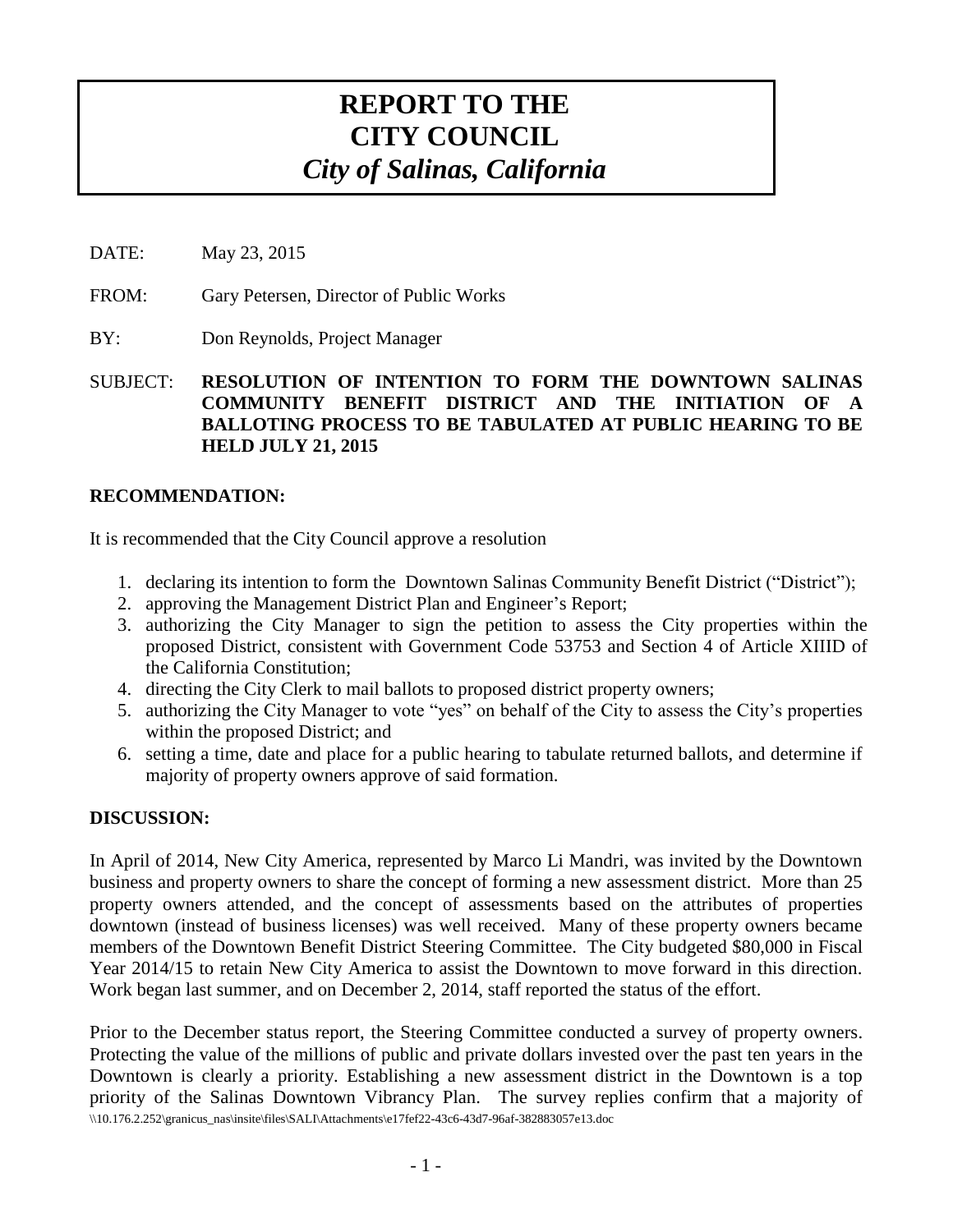property owners wanted a new, bigger and better maintenance and promotional program, with the necessary resources to properly care for the new Downtown. The survey confirms that there is a significant demand for services above and beyond those being provided. The call for "special services" meets the test of a "special district." Under this condition, the City must continue to maintain its base line of services and not supplant or replace them with this new special assessment. A majority of property owners also agreed to assess themselves to raise the funds for these special services.

The survey results have also been used to determine the boundaries of the proposed District as shown in the District Map provided in the first Attachment. It spans south from the train tracks to San Luis and a portion of John Streets, east from Capital Street to Monterey Street and includes 231 parcels. This is consistent with the maps used in the Salinas Downtown Vibrancy Plan and is roughly twice as large as the current Oldtown Salinas Association business improvement district.

On December 16, 2014, the City Council adopted Ordinance 2556, adding a new Chapter 21D to the City Code. The Ordinance incorporates the provisions of the State's Property and Business Improvement District Law of 1994 (Streets and Highway Code SS 36600 et seq.- the property based improvement district or PBID Law). Rather than the five-year term prescribed by the State Law, the City's Ordinance allows for a term of up to 20-years. It also provides for the establishment of a notfor-profit corporation to govern the District that will eventually add additional sources of revenue to the property based improvement assessments. The City's Ordinance changes the strict definition of a PBID into the more general concept of a "Community Benefit District." The Ordinance allows for the formation of these benefit districts anywhere in the City where property owners wish to move forward and take control of their built environment and improve their public image.

Attached to the proposed Resolution of Intent is the proposed Management District Plan and Engineer's Report. It recommends a fifteen-year term. It also establishes the metrics to measure the value of each parcel and establishes the data categories. Consistent with State law, each parcel is assessed in three ways based upon: 1) linear frontage, 2) building square footage and 3) lot square footage. A fourth factor is included to address residential condominiums which need special attention because several owners will have partial title tied to one parcel. There are no residential condominiums in the proposed district now. The 231 parcels were then divided into distinct benefit zones: Zone 1 will receive the most benefit and focusses on parcels that border Main Street. Benefit Zone 2 represents all other parcels. The attached District map also describes the district boundaries and Benefit Zones. These data categories make-up the benefit "units" from the 231 parcels that are summarized in Table 1 below, by Benefit Zone:

| Table 1 |                              | PROPERTY DATA: (AS OF MARCH 20, 2015) |                        |                        |  |  |  |
|---------|------------------------------|---------------------------------------|------------------------|------------------------|--|--|--|
|         | <b>BENEFIT ZONE</b>          | <b>BUILDING SQUARE FOOTAGE</b>        | LOT SIZE (SQUARE FEET) | <b>LINEAR FRONTAGE</b> |  |  |  |
|         |                              | 618.334                               | 658,334                | 7,429                  |  |  |  |
|         |                              | 564.781                               | 2,543,254              | 28,052                 |  |  |  |
|         | <b>TOTAL IN DOWNTOWN CBD</b> | 1.183.115                             | 3,201,796              | 35,481                 |  |  |  |

Each of the Data categories described in Table 1 will generate distinct revenues based upon the proposed assessment rates. In Table 2 below, the various rates are described. The difference between Benefit Zones 1 and 2 are represented in the Linear Frontage category, where Zone 1 is assessed at \$5 per linear foot and Zone 2 are assessed at \$3.49 per linear foot.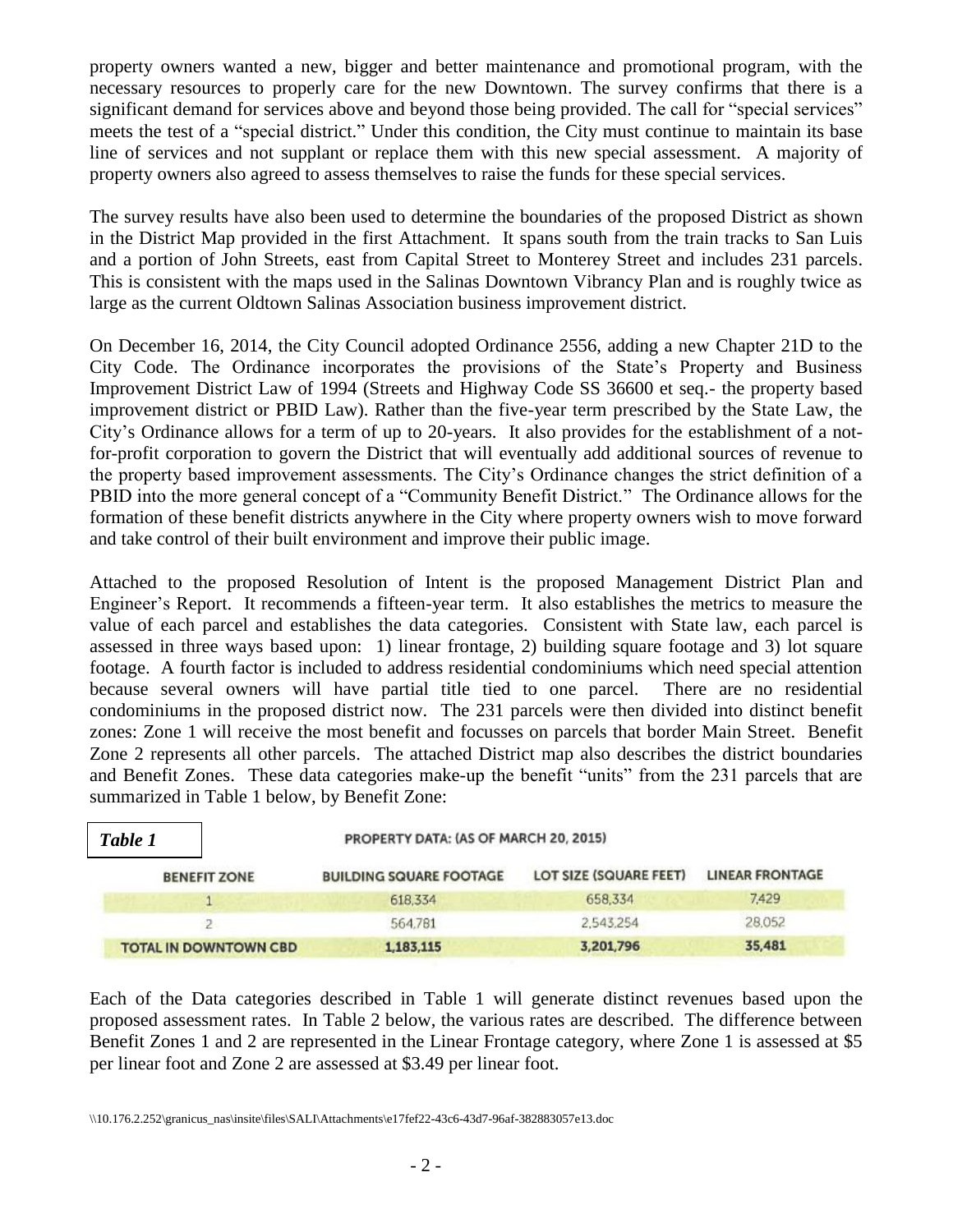*Table 2*

|                                                   | <b>BENEFIT ZONE</b><br>1 LINEAR<br><b>FRONTAGE</b> | <b>BENEFIT ZONE</b><br>2 LINEAR<br><b>FRONTAGE</b> | <b>LOT SQUARE</b><br><b>FOOTAGE</b><br><b>DISTRICT WIDE</b>                                     | <b>BUILDING</b><br>SQUARE<br><b>FOOTAGE</b><br><b>DISTRICT WIDE</b> | <b>RESIDENTIAL</b><br><b>CONDO UNIT</b><br>COSTS<br><b>DISTRICTWIDE</b> | <b>TOTAL FIRST</b><br><b>YEAR</b><br><b>DOWNTOWN</b><br><b>SALINAS CBD</b><br><b>BUDGET</b> |
|---------------------------------------------------|----------------------------------------------------|----------------------------------------------------|-------------------------------------------------------------------------------------------------|---------------------------------------------------------------------|-------------------------------------------------------------------------|---------------------------------------------------------------------------------------------|
| Annual costs                                      | \$5.00                                             | \$3.49                                             | \$0.067150                                                                                      | \$0.084523                                                          | \$0.020 per<br>square footage<br>of actual unit*                        |                                                                                             |
| Total amount<br>generated by<br>property variable | \$37,145                                           | \$97.855                                           | \$135,000 for<br>Sidewalk<br>Operations<br>\$80,000 for<br>Administration<br>and<br>Contingency |                                                                     | \$0 (there are<br>currently no<br>residential<br>condos in<br>Downtown) |                                                                                             |
| <b>TOTAL BUDGET</b>                               |                                                    | \$135,000                                          | \$215,000                                                                                       | \$100,000                                                           | \$0                                                                     | \$450,000**                                                                                 |

PROPOSED ANNUAL COSTS - DETERMINED AT THE FEBRUARY 27, 2015 STEERING COMMITTEE MEETING

Sidewalk Operations, (described on pages 13-17 of the Management Plan) address special services that include safety, cleanliness, and the maintenance of an attractive appearance of the District, are comprised of the linear frontage assessment, (\$135,000) *equally matched* by a portion of the lot size assessment (\$135,000). The balance of the lot size assessment is used for administration and contingencies. District Identity and streets cape improvements are funded by the building square footage (\$100,000). No parcels are exempt from the Assessment, but it is presumed by the State law that government buildings do not benefit from district identity. There are 42 City and County parcels within the proposed District and they are not assessed based upon their building square footage. Table 3 below is a summary of these activities.

| Table 3<br>PROGRAM OR ACTIVITY FUNDED BY THE<br><b>DOWNTOWN SALINAS</b><br><b>COMMUNITY BENEFIT DISTRICT</b> | <b>APPROXIMATE% OF FIRST YEAR</b><br><b>ANNUAL BUDGET</b> | <b>ESTIMATED ANNUAL COSTS</b> |
|--------------------------------------------------------------------------------------------------------------|-----------------------------------------------------------|-------------------------------|
| Sidewalk Operations, Beautification and Order                                                                | 60%                                                       | \$270,000.00                  |
| District Identity and Streetscape Improvement                                                                | 22%                                                       | \$100,000,00                  |
| Administration/Corporate Operations                                                                          | 14%                                                       | \$63,000.00                   |
| Contingency/City and County<br>Fees/Reserves/Special projects                                                | 4%                                                        | \$17,000.00                   |
| <b>TOTAL</b>                                                                                                 | 100%                                                      | \$450,000.00                  |

The Steering committee worked within these assessment rates to arrive at a distinct rate for each category that is directly connected to the services received. The proposed distribution of revenues by service level percentages will remain in place for the life of the District unless amended by another petition and balloting process. There is a cost of living increase provision that provides for up to a 5% increase in rates based upon the annual growth of the local consumer price index. In February, the Steering Committee met twice and agreed to reduce the proposed assessment to \$450,000 per year, which is 30% lower than the original proposal. Having reached this agreement, the formation of the District was ready to begin.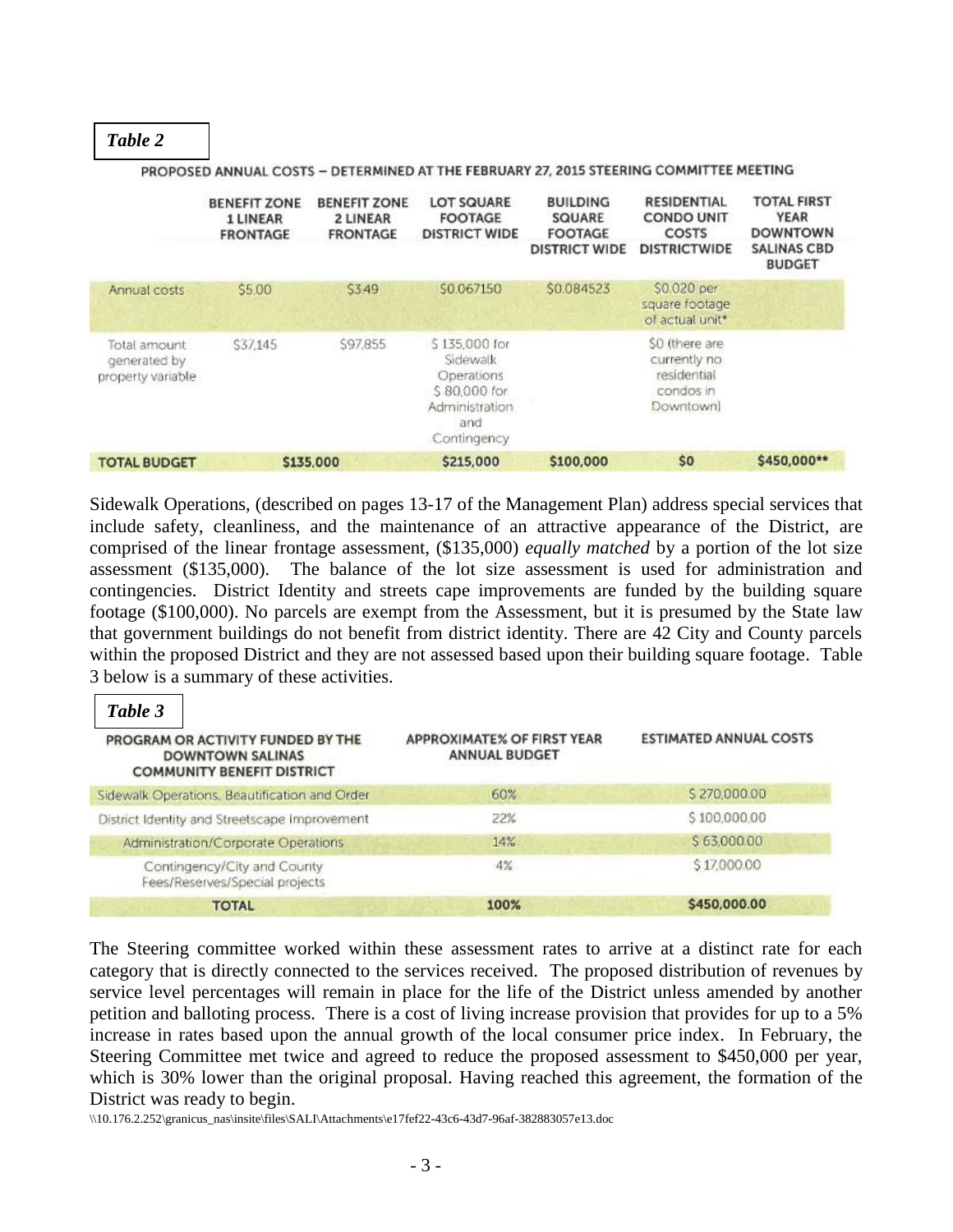Article 8 of Ordinance 2556 provides for the City Council to initiate the formation of a CBD upon the submission of a written petition, signed by property owners in the proposed district who will pay more than 30% of the of the assessment proposed to be levied, (this is \$130,000 of the value of the petitions). These petitions were mailed to all property owners three weeks ago. If a single owner accounts for more than 20% of the proposed assessment, they shall not be included in determining whether or not the 30% threshold is reached. The City is the largest property owner Downtown and accounts for 22.60% of the proposed assessment. When CSUMB takes ownership of One Main Street and the National Steinbeck Center, the proportion dips to 19.82%.

If approved by the City Council, the Resolution of Intent initiates the Proposition 218 balloting process. Ballots will be mailed to each property owner and votes cast are to be returned to the City Clerk. The ballots will be tabulated at a public hearing to be held on July 21. The tabulation is weighted based on the value of the total assessment. The owners of the largest properties, with bigger buildings and more street frontage, will be subject to paying more into the District, and will therefore have their votes count in proportion to what they will pay. A simple majority is required.

Ordinance 2556 also allows the City to recover its costs to form the District. This ability has been incorporated into the draft Resolution of Intent. These costs are further defined in the Engineer's Report, and are approximately \$80,000. This can be accomplished in a number of ways, but most common is providing a credit to the City over a several year period that recovers the cost without placing too much fiscal pressure on the new District.

The Ordinance and Resolution also allow at the City's discretion, the ability to facilitate the formation of a new district if approved, by advancing its first installment July 1, rather than waiting until December when the property tax bills are due. This will help the new organization approve by-laws, and get legally established as a 501(3) Corporation so it is ready to go when the revenues are received.

The Ordinance allows for the disestablishment of districts. This is to occur in much the same way the formation occurs, initiated by a petition drive of the majority of property owners.

The other business improvements districts in the Salinas City Code including the Oldtown Salinas Association, (Chapter 21B- "OSA"), do not include a disestablishment provision. If the CBD is approved July 21, 2015, and the OSA Board agrees that it is no longer necessary because the two purposes overlap, it must follow the process set forth in Streets and Highway Code 36550.

The annual renewal process and schedule for OSA may need to be modified if it is the intent of both OSA and the City to avoid business and property owners downtown from receiving both an OSA and Community Benefit District assessment this year.

# **ISSUE:**

Shall the City Council, after receiving a petition from a more than 30% of the property owners downtown to form a new Downtown Salinas Community Benefit District, approve a Resolution of Intent and initiate the formation process by (among other things) mailing ballots to the property owners, and scheduling a public hearing to tabulate said ballots July 21, 2015?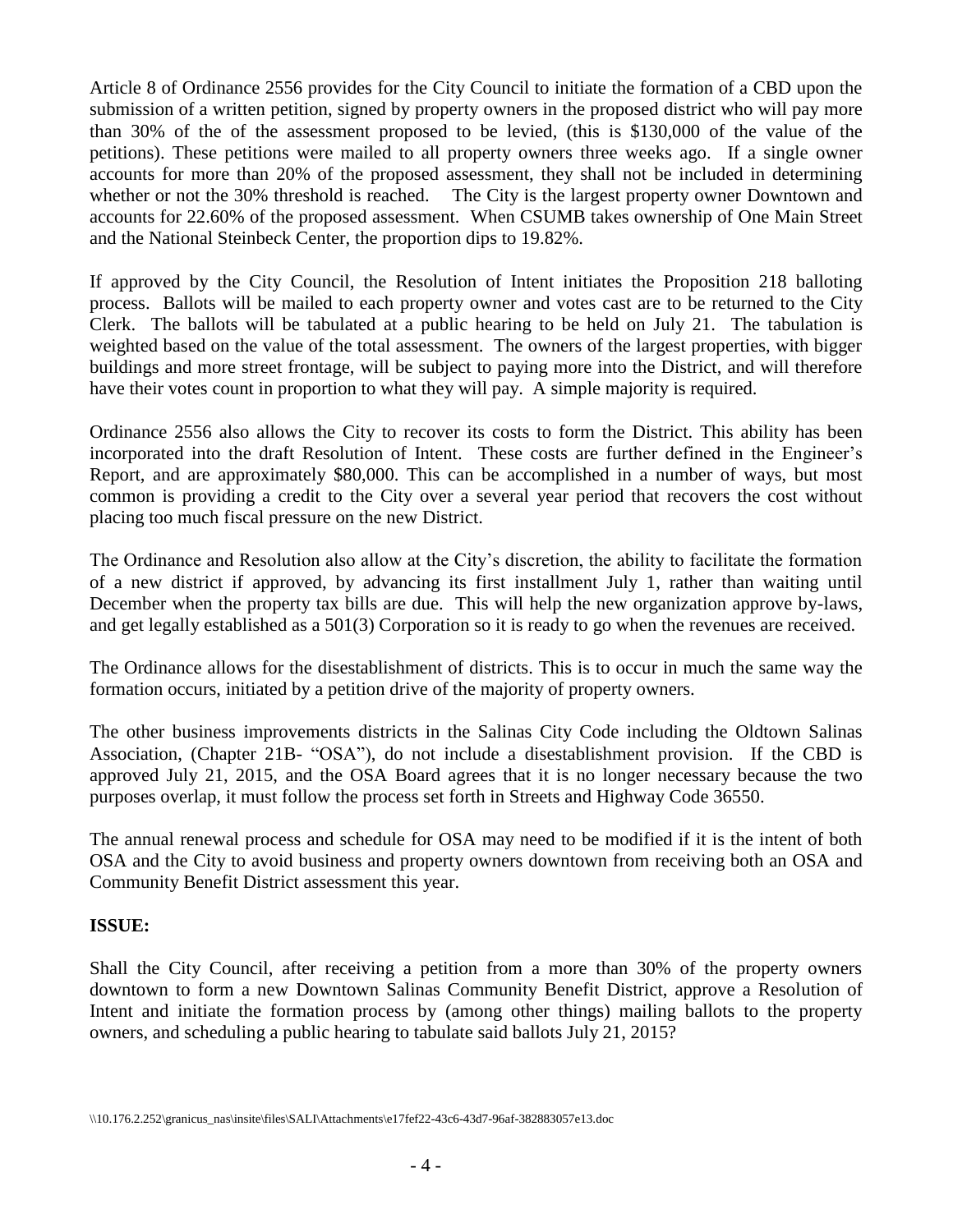## **FISCAL IMPACT:**

If the CBD is approved, the estimated annual assessment cost to the City is currently \$101,732.53. If One Main Street closes escrow and title transfers to CSUMB, this amount decreases by \$12,510.37 to \$89,222.16.

The Salinas Downtown Vibrancy Plan recognizes that the PBID becomes an incentive for the City to sell its parking lots. It recommends consolidated parking plan that will allow the City to take action selling some of its parking lots downtown for private development. As this occurs, and these lots are developed, the City's cost will decrease, and the new developments will potentially bring in potentially higher assessment revenues to the district.

If approved, the City has the ability to recover the formation costs estimated to be \$80,000.

#### **TIME CONSIDERATIONS:**

The balloting process defined by State Proposition 218, establishes mandatory time frames between the date of the petition's submittal and the actual voting, to allow sufficient time for every property owner to return their ballots to the City Clerk. To be effective in FY 2015/16, the process must be completed before the Assessor's July 31 deadline.

### **CITY COUNCIL GOALS:**

Establishing a Community Benefit District Downtown is consistent with four of the five Council goals: 1) economic diversity and prosperity; 2) safe livable community; 3) excellent infrastructure, and; 4) quality of life.

### **CONCLUSIONS:**

The Community Benefit District takes the best attributes from other types of business and property assessment programs and combines them into one that can be tailored to the specific needs of Salinas. The survey results and petitions received from property owners as described in this report indicate that there is solid support from property owners willing to pay for these enhanced improvements to their property, their surroundings and to improve the Downtown's image. This is one of the initial steps recommended to implement the Salinas Downtown Vibrancy Plan. It is time to initiate the formation of the Downtown Salinas Community Benefit District and make Salinas vibrant.

**Distribution Attachments**  City Attorney Resolution of Intent<br>
Department Directors<br>
Management District CBD Steering Committee

City Council City Council City Attorney<br>
City Attorney<br>
Resolution of Intent Management District Plan and Engineer's Report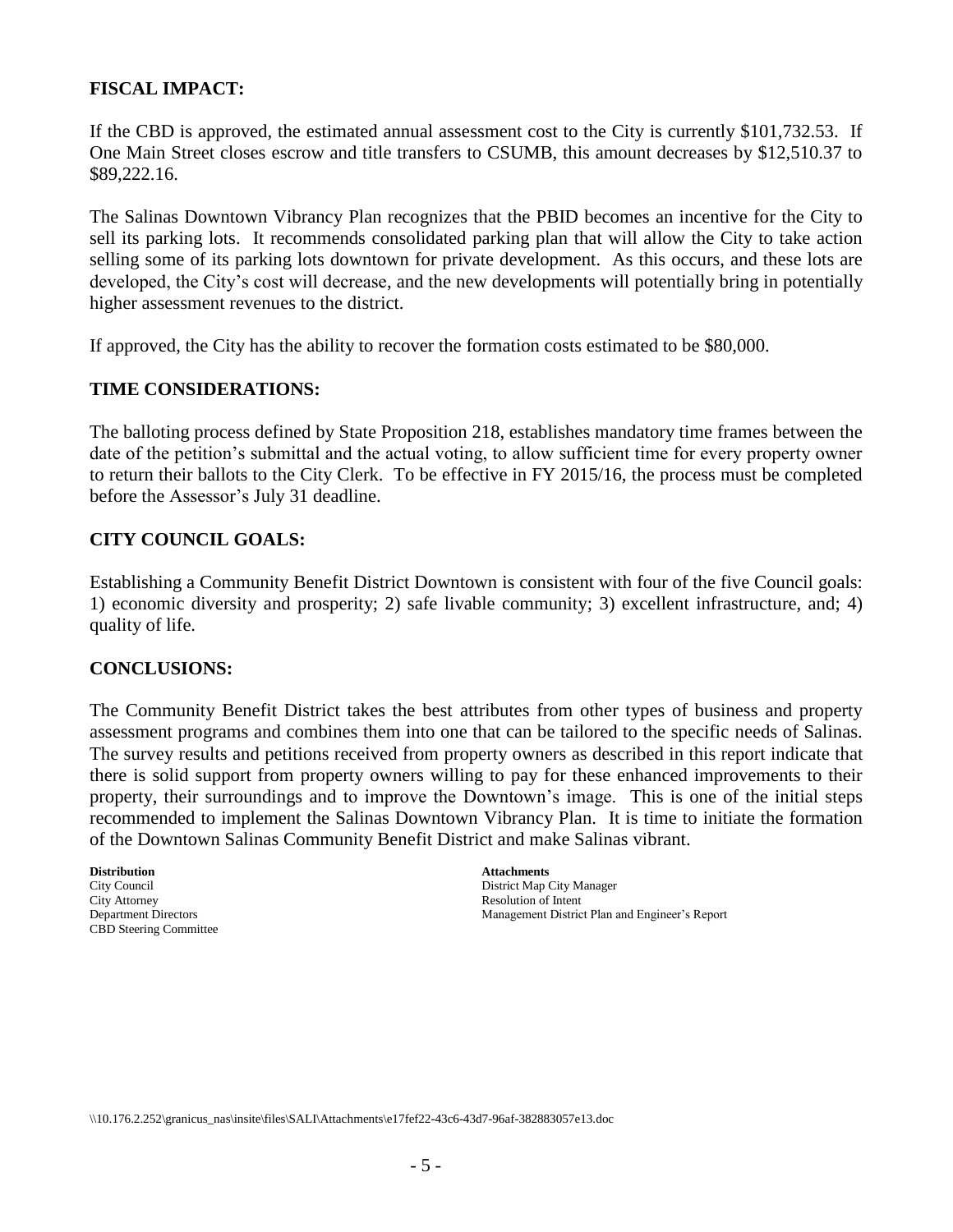

<sup>\\10.176.2.252\</sup>granicus\_nas\insite\files\SALI\Attachments\e17fef22-43c6-43d7-96af-382883057e13.doc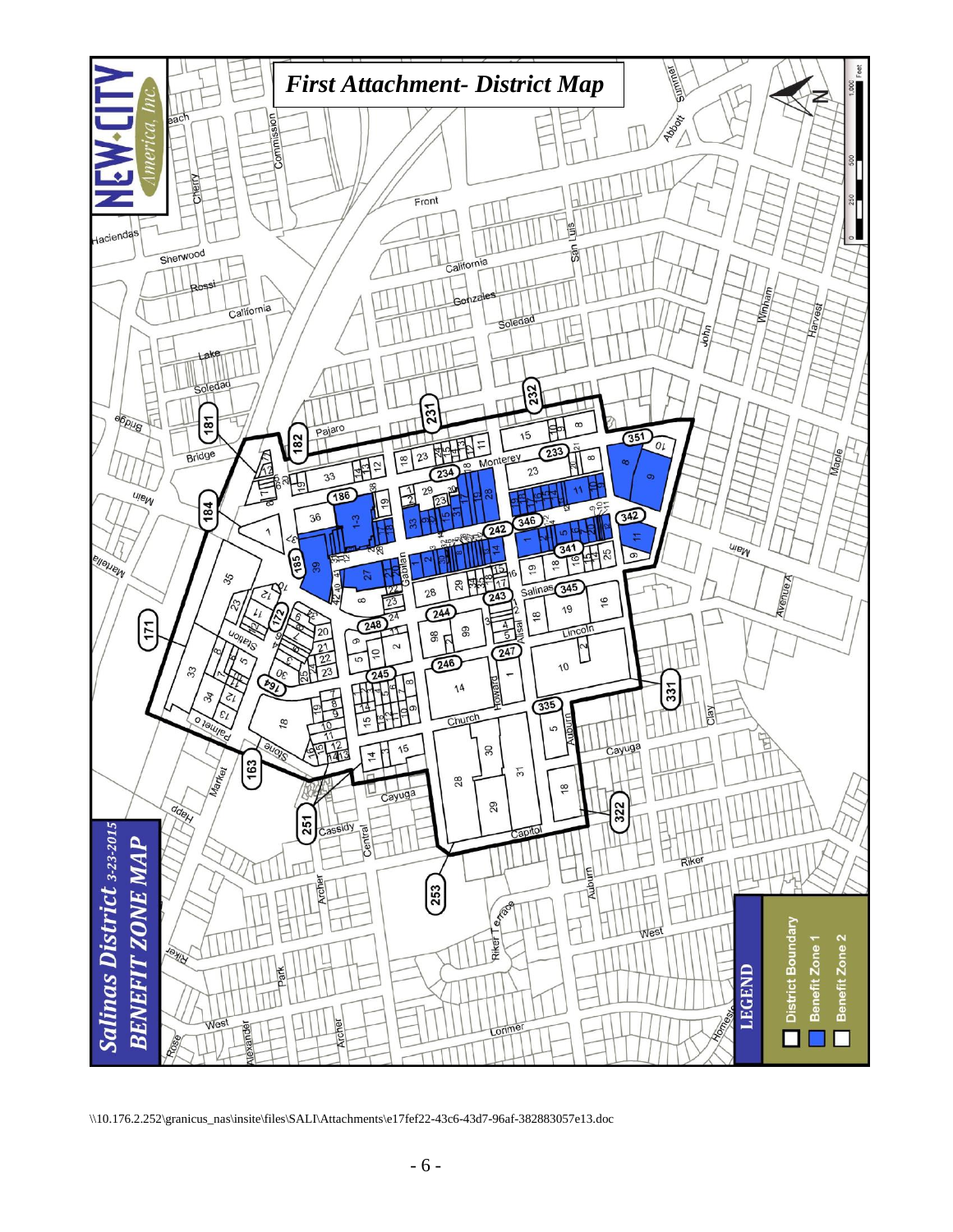## **A RESOLUTION OF THE CITY COUNCIL OF THE CITY OF SALINAS DECLARING ITS INTENTION TO ESTABLISH THE DOWNTOWN SALINAS COMMUNITY BENEFIT DISTRICT (CBD) AND TO LEVY AND COLLECT ASSESSMENTS WITHIN SAID DISTRICT PURSUANT TO CITY OF SALINAS FORMED UNDER CHAPTER 21D OF THE CITY CODE AND REFERRED TO AS "THE ORDINANCE" PERTAINING TO THE FORMATION OF A COMMUNITY BENEFIT DISTRICT, AND CALLING AN ASSESSMENT BALLOT PROCEEDING AND ESTABLISHING A TIME AND PLACE FOR A PUBLIC HEARING (DECLARES THE INTENTION TO ESTABLISH A COMMUNITY BENEFIT DISTRICT FOR 15 YEARS AND SETS A PUBLIC HEARING FOR JULY 21ST , 2015)**

**WHEREAS**, on December 16, 2014, the City Council adopted Ordinance 2556, the City of Salinas's Community Benefit District Ordinance, authorizes the City to establish a Community Benefit District ("CBD") for up to 20 years to enhance the security, safety, appearance, and economic viability within such districts; and

**WHEREAS,** the Ordinance authorizes the City to levy and collect assessments on real property within such districts for the purpose of providing improvements and promoting activities that specially benefit real property within such districts; and

**WHEREAS**, the Ordinance authorizes the City to use the procedures set forth in the Property and Business Improvement District Law of 1994 (Streets & Highways Code sections 36600 *et seq*.) (the "PBID Law") as modified by the Ordinance for purposes of forming an assessment district; and

**WHEREAS,** Articles XIIC and XIID of the California Constitution and Section 53753 of the California Government Code (Proposition 218 Omnibus Implementation Act) also impose certain procedural and substantive requirements relating to the notice, protests and hearing requirements pertaining to new or increased assessments; and

**WHEREAS**, Article 8, of the Salinas City Code, initiates the proceedings to form a new Community Benefit District with the submittal of written petitions that have been received from property owners within the area of the proposed CBD in Salinas requesting the City Council to initiate proceedings pursuant to Ordinance 2556, and establish a Downtown Salinas Community Benefit District for a fifteen year period; and

**WHEREAS**, such petitions were signed by property owners in the proposed CBD who will pay more than thirty percent (30%) of the assessments proposed to be levied; and

**WHEREAS**, a Management District Plan entitled the "Downtown Salinas Community Benefit District 2015 Management District Plan" (the "Management Plan" attached hereto as Exhibit 1) for the proposed Downtown Salinas CBD has been prepared and contains all of the information required by the Ordinance, including, but not limited to, a description of the boundaries of the proposed CBD, the special benefit improvements and activities. The proposed boundaries of the Downtown Salinas CBD are also shown in the Management Plan that is attached.

# **NOW, THEREFORE, BE IT RESOLVED BY THE CITY COUNCIL OF THE CITY OF SALINAS AS FOLLOWS:**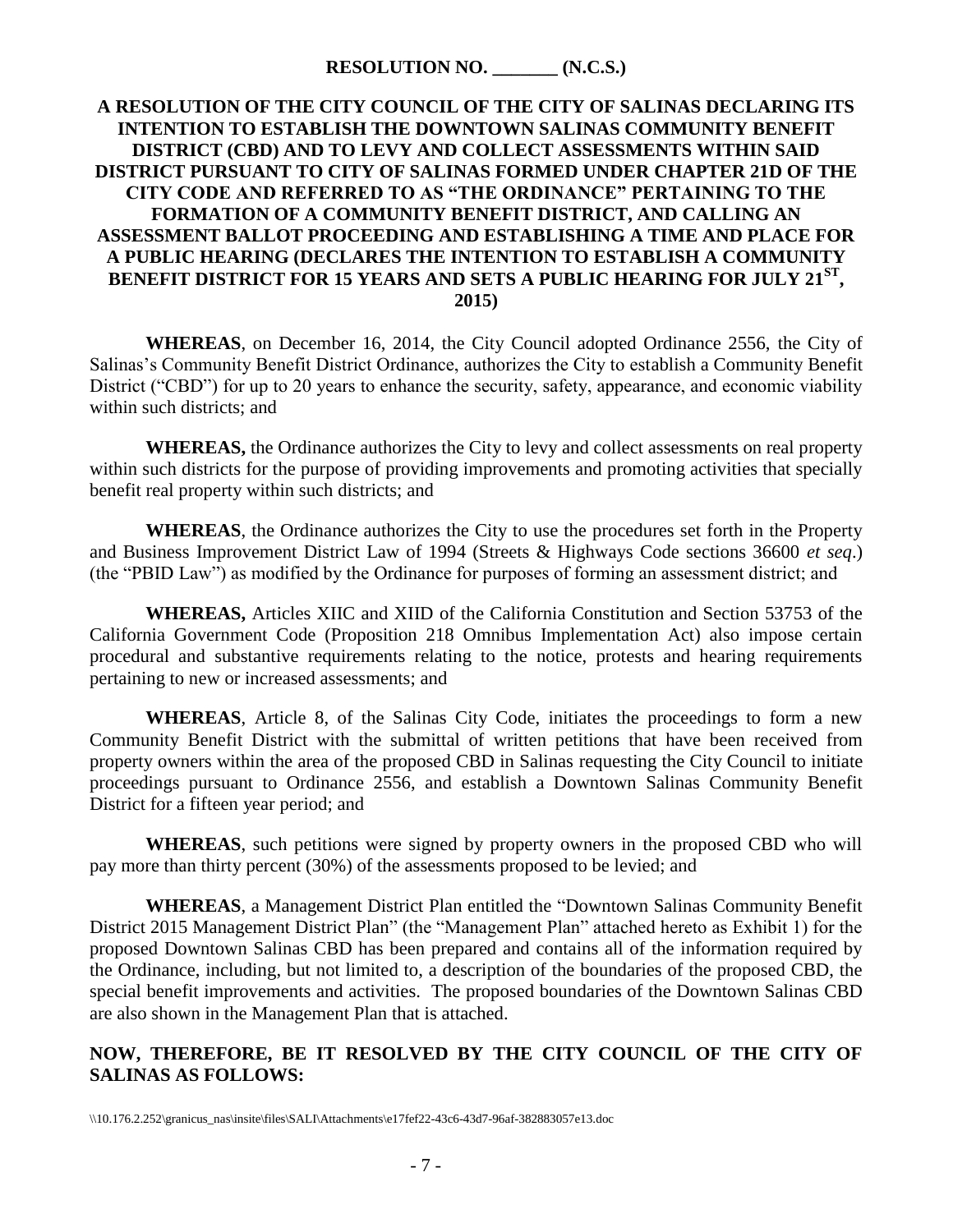**Section 1**. The above recitals are true and correct.

**Section 2.** Pursuant to Article 4 of Chapter 21D of the of the Salinas City Code (Ordinance 2556) which incorporates provisions of Section 36621 of the PBID Law, the City Council declares its intention to establish the Downtown Salinas Community Benefit District (the "District") for a period of fifteen (15) years, and to levy and collect assessments against lots and parcels of real property within the District commencing in fiscal year 2015-2016 and ending December 1, 2030.

**Section 3.** The City Council hereby approves the Downtown Salinas Community Benefits District 2015 Management Plan, dated April 21, 2015, and Engineer's Report, for the proposed Downtown Salinas CBD, which Management Plan and Engineer's report are on file in the office of the City Clerk, and attached hereto as Exhibit 1.

**Section 4**. The boundaries of the CBD as described in the Management Plan generally encompass all of downtown Salinas from Monterey Street west to Capital Street, and from the Train Station south to John and San Luis Streets.

**Section 5**. The City Clerk shall make the Management Plan and other documents related thereto available to the public for review during normal business hours.

Section 6. The proposed activities of the CBD as set forth in the Management Plan include sidewalk operations, marketing, district identity, beautification, security, maintenance, administration/corporate operations and an appropriate contingency/reserve. All proposed services and improvements will provide a special benefit to businesses and real property located within the District.

**Section 7**. The total assessment proposed to be levied and collected within the proposed Downtown Salinas CBD for fiscal year 2015-2016 is \$450,000. Section 7 of the Management Plan sets forth the proposed Downtown Salinas CBD annual assessment amount by Assessor's Parcel Number. The amount to be levied and collected for subsequent years may be increased by an amount not to exceed five percent (5%) per year in accordance with increases in the Monterey County Consumer Price Index for all urban consumers from February to February.

**Section 8**. The City Council hereby delegates its authority, as property owner within said District, to the City Manager to act on behalf of the City and sign petitions and to vote in favor of forming a CBD.

**Section 9**. NOTICE IS HEREBY GIVEN that the City Council shall conduct a public hearing to establish the Downtown Salinas CBD, and the levy and collection of assessments for fiscal year 2015-2016 on July 21, 2015, at 4:00 p.m. or as soon thereafter as the matter may be heard, in the City Council Chambers located at 200 Lincoln Avenue, City Council Rotunda, Salinas, CA.

At the public hearing, the City Council will consider all objections or protests, if any, to the proposed establishment of the Downtown Salinas CBD, and all objections to the proposed assessment.

An assessment ballot proceeding is hereby called on behalf of the City Council on the matter of confirming assessments for any property within the District subject to a new assessment pursuant to Article XIID of the California Constitution. The assessment ballot proceeding on the matter of authorizing the levy of the assessments, pursuant to Government Code Section 53753 and Section 4 of Article XIIID of the California Constitution, consists of a ballot and mailed notice, distributed to affected property owners. Each property owner's ballot is weighted by the amount of his or her